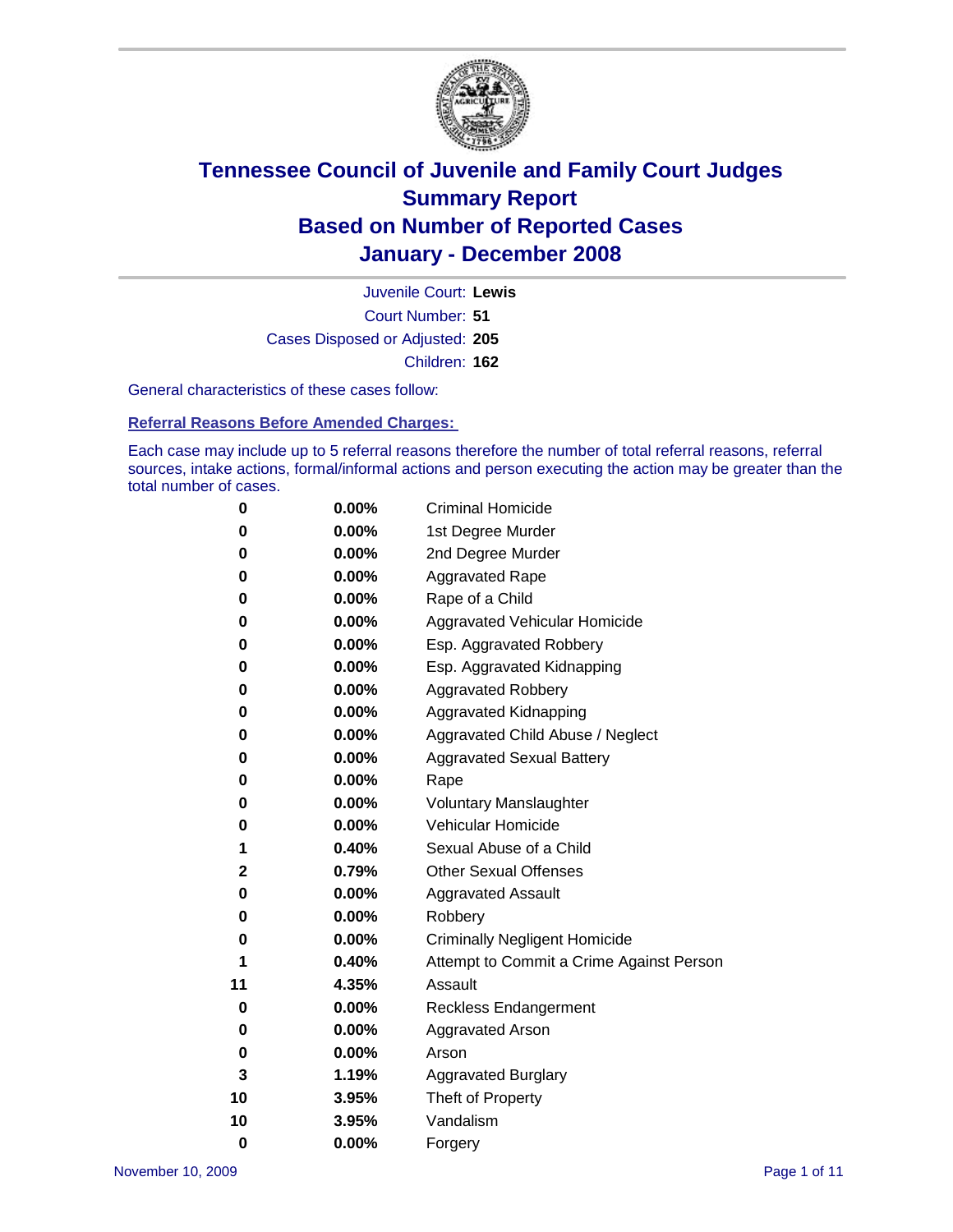

Court Number: **51** Juvenile Court: **Lewis** Cases Disposed or Adjusted: **205** Children: **162**

#### **Referral Reasons Before Amended Charges:**

Each case may include up to 5 referral reasons therefore the number of total referral reasons, referral sources, intake actions, formal/informal actions and person executing the action may be greater than the total number of cases.

| 0  | 0.00%    | <b>Worthless Checks</b>                                     |
|----|----------|-------------------------------------------------------------|
| 0  | 0.00%    | Illegal Possession / Fraudulent Use of Credit / Debit Cards |
| 0  | 0.00%    | <b>Burglary</b>                                             |
| 1  | 0.40%    | Unauthorized Use of a Vehicle                               |
| 0  | 0.00%    | <b>Cruelty to Animals</b>                                   |
| 0  | $0.00\%$ | Sale of Controlled Substances                               |
| 1  | 0.40%    | <b>Other Drug Offenses</b>                                  |
| 5  | 1.98%    | Possession of Controlled Substances                         |
| 0  | 0.00%    | <b>Criminal Attempt</b>                                     |
| 1  | 0.40%    | Carrying Weapons on School Property                         |
| 0  | 0.00%    | Unlawful Carrying / Possession of a Weapon                  |
| 0  | 0.00%    | <b>Evading Arrest</b>                                       |
| 5  | 1.98%    | Escape                                                      |
| 1  | 0.40%    | Driving Under Influence (DUI)                               |
| 4  | 1.58%    | Possession / Consumption of Alcohol                         |
| 2  | 0.79%    | Resisting Stop, Frisk, Halt, Arrest or Search               |
| 0  | $0.00\%$ | <b>Aggravated Criminal Trespass</b>                         |
| 0  | 0.00%    | Harassment                                                  |
| 0  | 0.00%    | Failure to Appear                                           |
| 0  | 0.00%    | Filing a False Police Report                                |
| 0  | 0.00%    | Criminal Impersonation                                      |
| 8  | 3.16%    | <b>Disorderly Conduct</b>                                   |
| 5  | 1.98%    | <b>Criminal Trespass</b>                                    |
| 0  | 0.00%    | <b>Public Intoxication</b>                                  |
| 0  | 0.00%    | Gambling                                                    |
| 69 | 27.27%   | <b>Traffic</b>                                              |
| 0  | 0.00%    | <b>Local Ordinances</b>                                     |
| 6  | 2.37%    | Violation of Wildlife Regulations                           |
| 1  | 0.40%    | Contempt of Court                                           |
| 0  | 0.00%    | Violation of Probation                                      |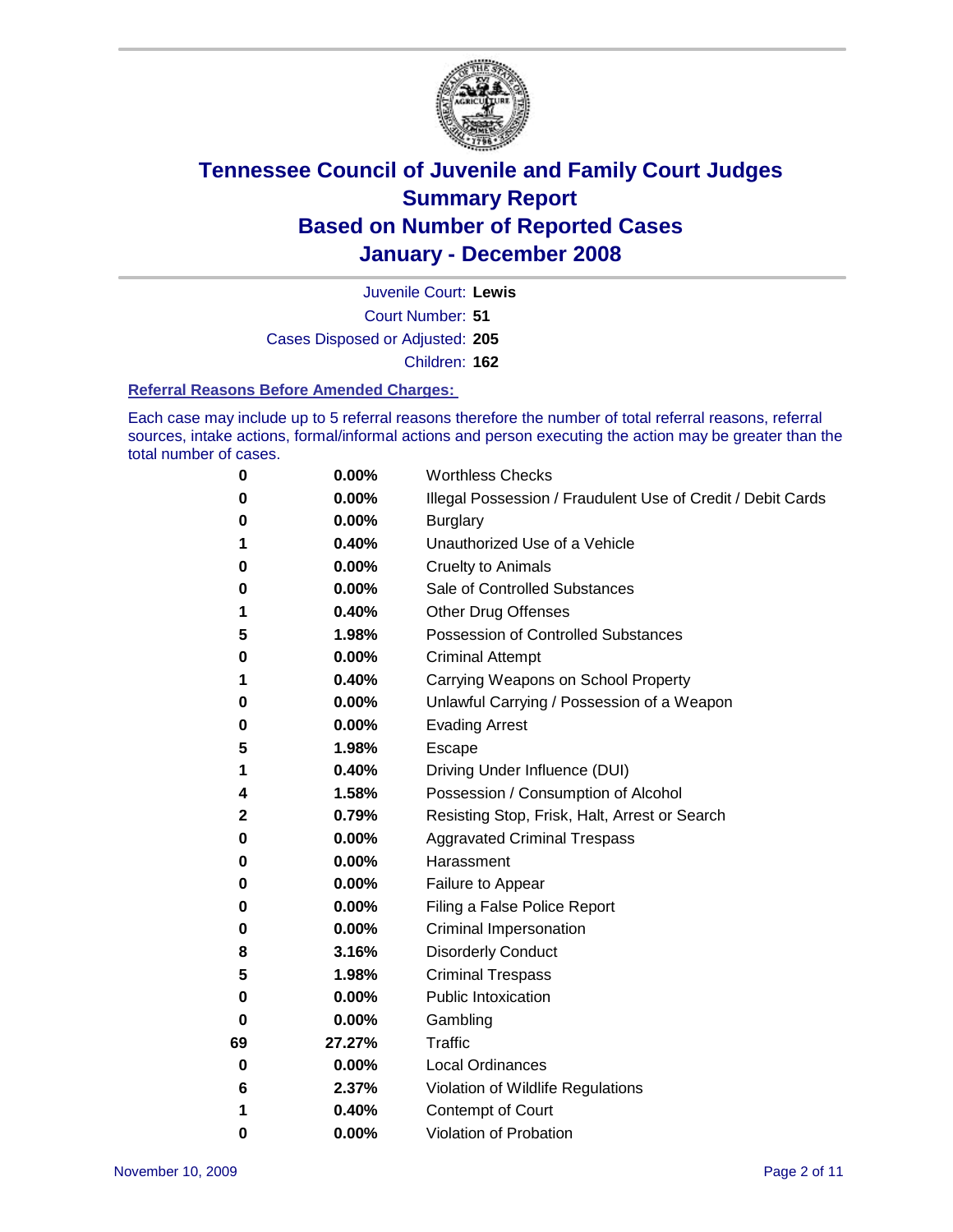

Court Number: **51** Juvenile Court: **Lewis** Cases Disposed or Adjusted: **205** Children: **162**

#### **Referral Reasons Before Amended Charges:**

Each case may include up to 5 referral reasons therefore the number of total referral reasons, referral sources, intake actions, formal/informal actions and person executing the action may be greater than the total number of cases.

| 253         | 100.00% | <b>Total Referrals</b>                 |
|-------------|---------|----------------------------------------|
| $\mathbf 2$ | 0.79%   | Other                                  |
| 0           | 0.00%   | <b>Consent to Marry</b>                |
| 0           | 0.00%   | <b>Request for Medical Treatment</b>   |
| 4           | 1.58%   | <b>Child Support</b>                   |
| 1           | 0.40%   | Paternity / Legitimation               |
| 0           | 0.00%   | Visitation                             |
| $\mathbf 2$ | 0.79%   | Custody                                |
| 0           | 0.00%   | <b>Foster Care Review</b>              |
| $\mathbf 2$ | 0.79%   | <b>Administrative Review</b>           |
| 0           | 0.00%   | <b>Judicial Review</b>                 |
| 0           | 0.00%   | Violation of Informal Adjustment       |
| 0           | 0.00%   | <b>Violation of Pretrial Diversion</b> |
| 0           | 0.00%   | <b>Termination of Parental Rights</b>  |
| 34          | 13.44%  | Dependency / Neglect                   |
| $\bf{0}$    | 0.00%   | <b>Physically Abused Child</b>         |
| 0           | 0.00%   | <b>Sexually Abused Child</b>           |
| 20          | 7.91%   | <b>Violation of Curfew</b>             |
| $\bf{0}$    | 0.00%   | Violation of a Valid Court Order       |
| 13          | 5.14%   | Possession of Tobacco Products         |
| 0           | 0.00%   | Out-of-State Runaway                   |
| 1           | 0.40%   | In-State Runaway                       |
| 23          | 9.09%   | Truancy                                |
| 4           | 1.58%   | Unruly Behavior                        |
| 0           | 0.00%   | Violation of Aftercare                 |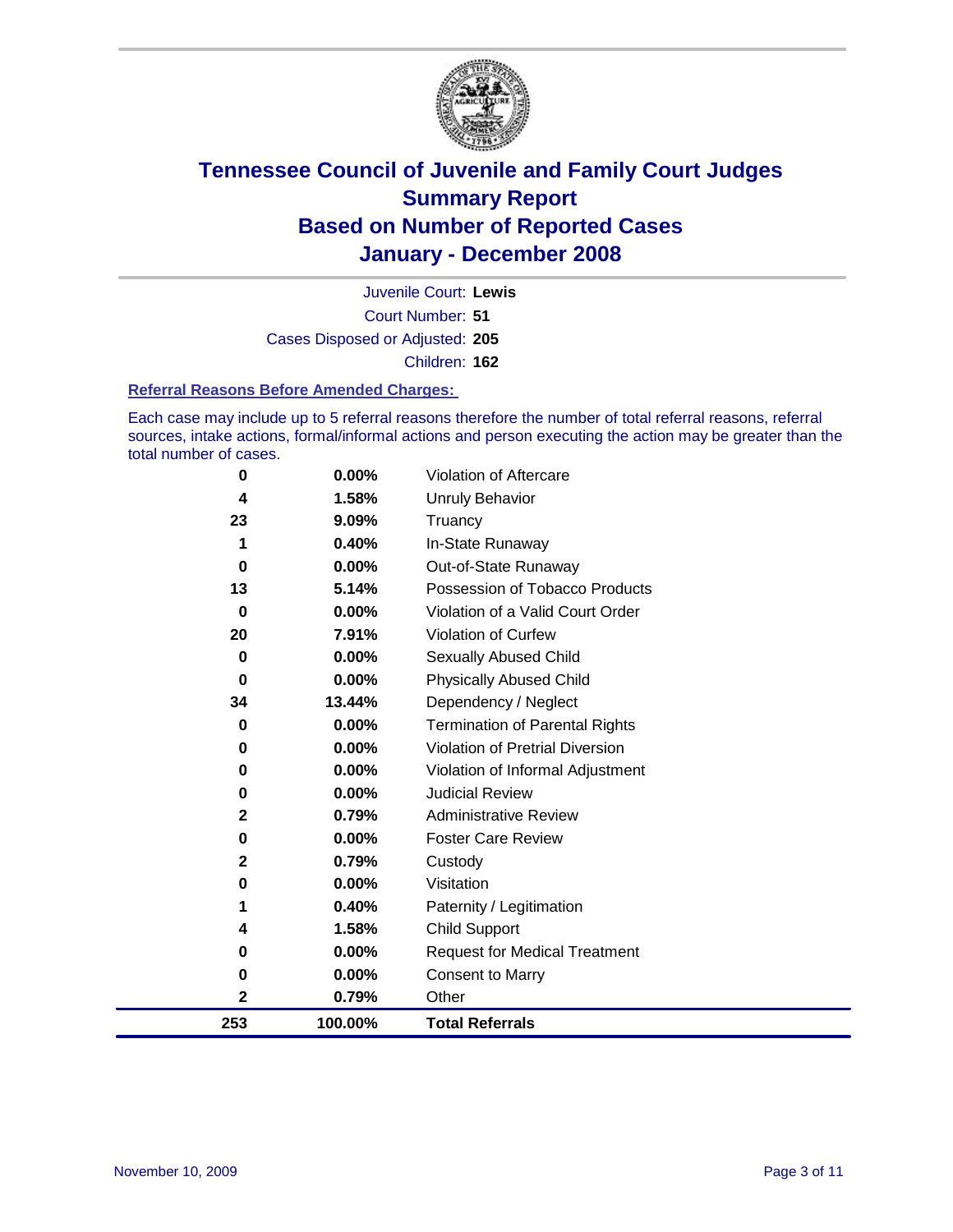

| Juvenile Court: Lewis           |
|---------------------------------|
| Court Number: 51                |
| Cases Disposed or Adjusted: 205 |
| Children: 162                   |
|                                 |
|                                 |

| 253 | 100.00%  | <b>Total Referral Sources</b>     |
|-----|----------|-----------------------------------|
| 0   | 0.00%    | Other                             |
| 0   | 0.00%    | Unknown                           |
| 0   | 0.00%    | Hospital                          |
| 0   | 0.00%    | Child & Parent                    |
| 8   | 3.16%    | Victim                            |
| 0   | 0.00%    | <b>Other Court</b>                |
| 3   | 1.19%    | Social Agency                     |
| 0   | $0.00\%$ | <b>Court Staff</b>                |
| 1   | 0.40%    | <b>District Attorney's Office</b> |
| 5   | 1.98%    | <b>Other State Department</b>     |
| 10  | 3.95%    | <b>DCS</b>                        |
| 4   | 1.58%    | <b>CSA</b>                        |
| 26  | 10.28%   | School                            |
| 0   | 0.00%    | Self                              |
| 15  | 5.93%    | Relatives                         |
| 13  | 5.14%    | Parents                           |
| 168 | 66.40%   | Law Enforcement                   |

### **Age of Child at Referral: 2**

| 0  | 0.00%    | <b>Unknown</b>     |  |
|----|----------|--------------------|--|
|    |          |                    |  |
| 0  | $0.00\%$ | Ages 19 and Over   |  |
| 41 | 25.31%   | Ages 17 through 18 |  |
| 62 | 38.27%   | Ages 15 through 16 |  |
| 18 | 11.11%   | Ages 13 through 14 |  |
| 9  | 5.56%    | Ages 11 through 12 |  |
| 32 | 19.75%   | Ages 10 and Under  |  |
|    |          |                    |  |

<sup>1</sup> If different than number of Referral Reasons (253), verify accuracy of your court's data.

One child could be counted in multiple categories, verify accuracy of your court's data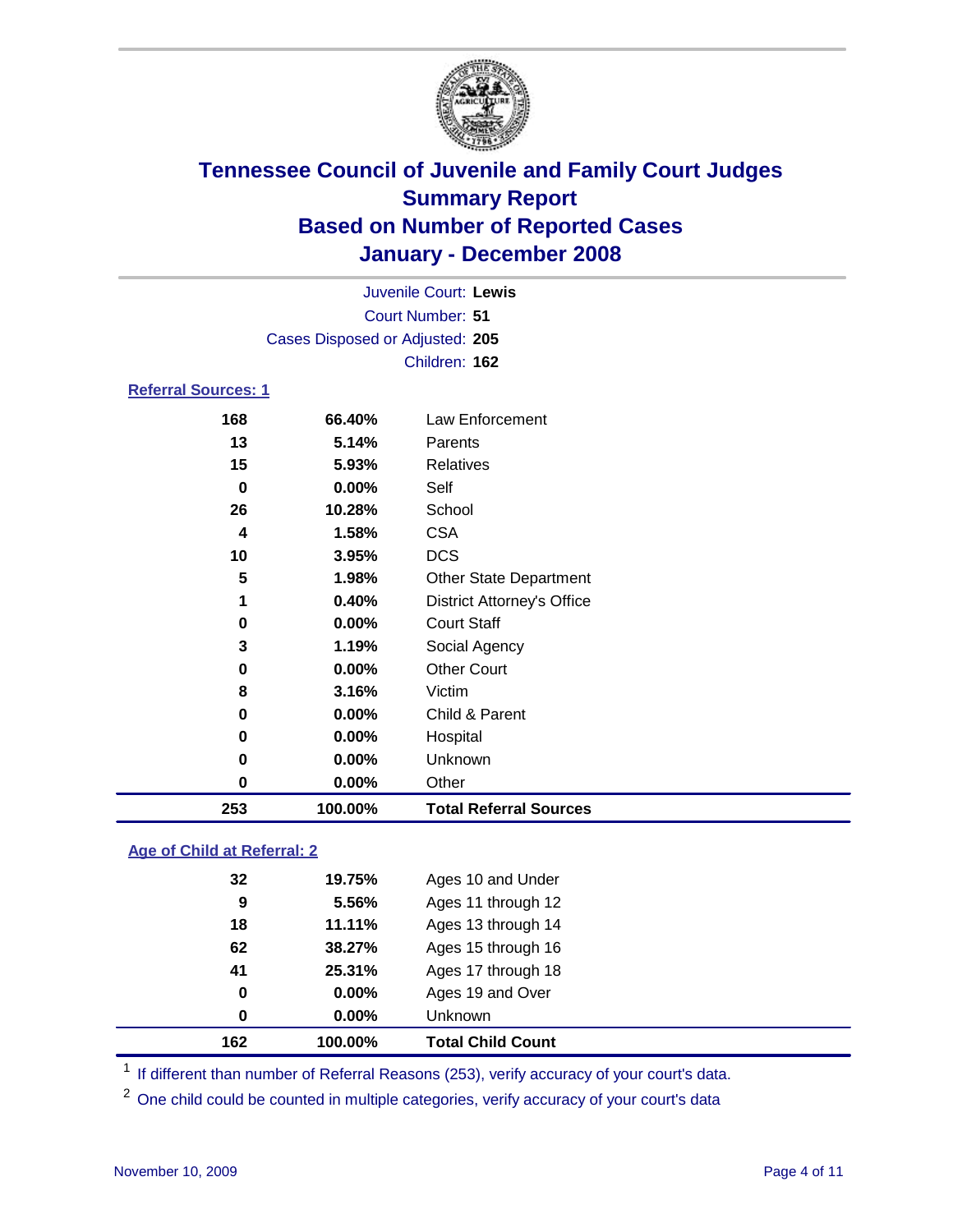

| Juvenile Court: Lewis                   |                                 |                          |  |  |
|-----------------------------------------|---------------------------------|--------------------------|--|--|
|                                         | <b>Court Number: 51</b>         |                          |  |  |
|                                         | Cases Disposed or Adjusted: 205 |                          |  |  |
|                                         |                                 | Children: 162            |  |  |
| Sex of Child: 1                         |                                 |                          |  |  |
| 103                                     | 63.58%                          | Male                     |  |  |
| 59                                      | 36.42%                          | Female                   |  |  |
| $\bf{0}$                                | 0.00%                           | Unknown                  |  |  |
| 162                                     | 100.00%                         | <b>Total Child Count</b> |  |  |
| <b>Race of Child: 1</b>                 |                                 |                          |  |  |
| 152                                     | 93.83%                          | White                    |  |  |
| 9                                       | 5.56%                           | African American         |  |  |
| 0                                       | 0.00%                           | Native American          |  |  |
| 0                                       | 0.00%                           | Asian                    |  |  |
| 1                                       | 0.62%                           | Mixed                    |  |  |
| $\bf{0}$                                | 0.00%                           | Unknown                  |  |  |
| 162                                     | 100.00%                         | <b>Total Child Count</b> |  |  |
| <b>Hispanic Origin: 1</b>               |                                 |                          |  |  |
| 3                                       | 1.85%                           | Yes                      |  |  |
| 159                                     | 98.15%                          | <b>No</b>                |  |  |
| $\mathbf 0$                             | 0.00%                           | Unknown                  |  |  |
| 162                                     | 100.00%                         | <b>Total Child Count</b> |  |  |
| <b>School Enrollment of Children: 1</b> |                                 |                          |  |  |
| 142                                     | 87.65%                          | Yes                      |  |  |
| 20                                      | 12.35%                          | No                       |  |  |
| $\mathbf 0$                             | 0.00%                           | Unknown                  |  |  |
| 162                                     | 100.00%                         | <b>Total Child Count</b> |  |  |

One child could be counted in multiple categories, verify accuracy of your court's data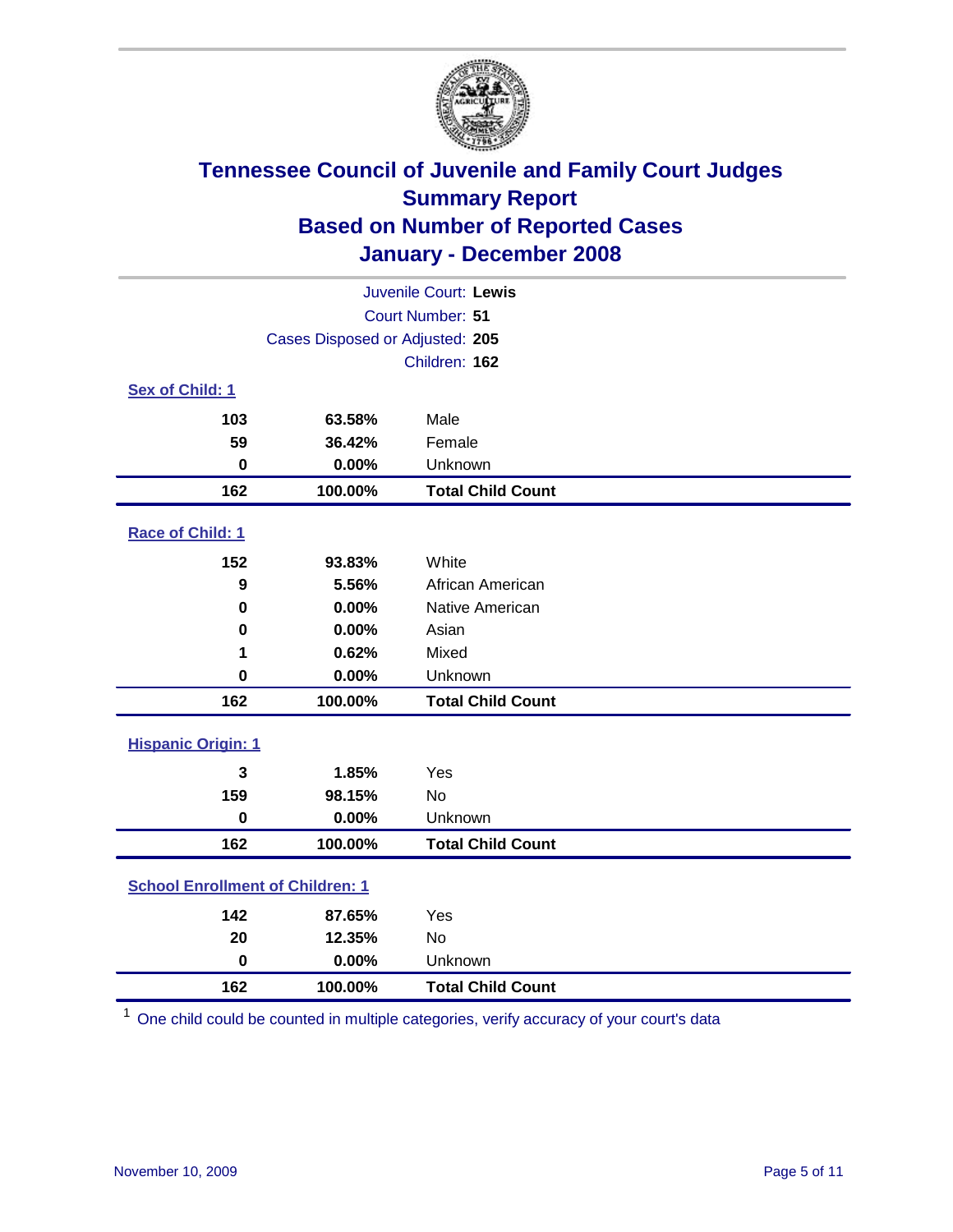

Court Number: **51** Juvenile Court: **Lewis** Cases Disposed or Adjusted: **205** Children: **162**

#### **Living Arrangement of Child at Time of Referral: 1**

| 162 | 100.00%       | <b>Total Child Count</b>     |
|-----|---------------|------------------------------|
|     | 0.62%         | Other                        |
|     | 0<br>$0.00\%$ | Unknown                      |
|     | 1<br>0.62%    | Independent                  |
|     | 0.00%<br>0    | In an Institution            |
|     | 6<br>3.70%    | In a Residential Center      |
|     | 2<br>1.23%    | In a Group Home              |
|     | 1<br>0.62%    | With Foster Family           |
|     | 0.00%<br>0    | With Adoptive Parents        |
| 22  | 13.58%        | <b>With Relatives</b>        |
|     | 4.32%<br>7    | With Father                  |
| 38  | 23.46%        | With Mother                  |
| 20  | 12.35%        | With Mother and Stepfather   |
|     | 0.62%<br>1    | With Father and Stepmother   |
| 63  | 38.89%        | With Both Biological Parents |
|     |               |                              |

#### **Type of Detention: 2**

| 205 | 100.00%  | <b>Total Detention Count</b> |
|-----|----------|------------------------------|
| 25  | 12.20%   | Other                        |
| 160 | 78.05%   | Does Not Apply               |
| 0   | $0.00\%$ | <b>Unknown</b>               |
| 0   | 0.00%    | <b>Psychiatric Hospital</b>  |
| 0   | $0.00\%$ | Jail - No Separation         |
| 0   | $0.00\%$ | Jail - Partial Separation    |
| 0   | $0.00\%$ | Jail - Complete Separation   |
| 1   | 0.49%    | Juvenile Detention Facility  |
| 19  | 9.27%    | Non-Secure Placement         |
|     |          |                              |

<sup>1</sup> One child could be counted in multiple categories, verify accuracy of your court's data

<sup>2</sup> If different than number of Cases (205) verify accuracy of your court's data.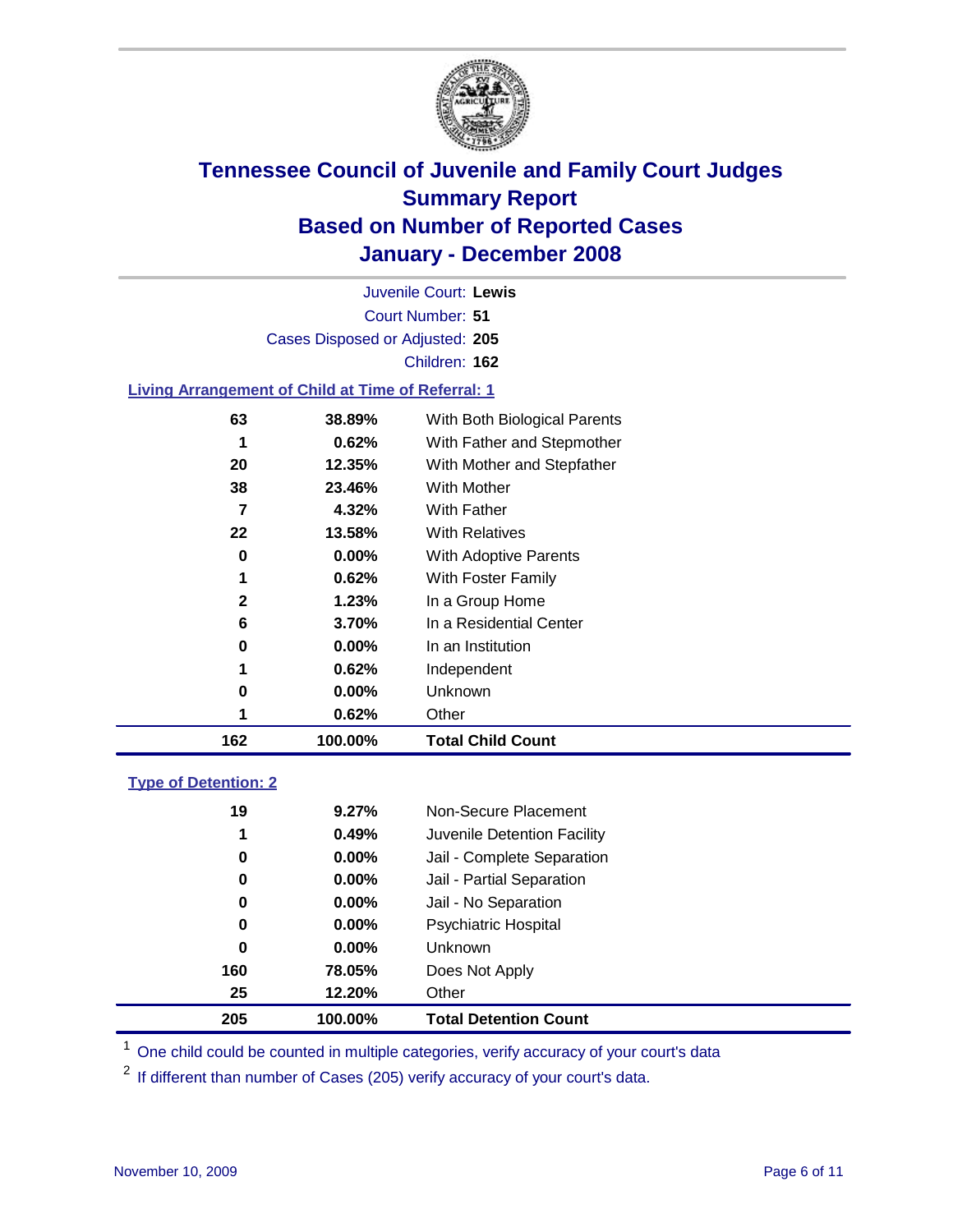

|                                                    | Juvenile Court: Lewis           |                                      |  |  |  |  |
|----------------------------------------------------|---------------------------------|--------------------------------------|--|--|--|--|
|                                                    | Court Number: 51                |                                      |  |  |  |  |
|                                                    | Cases Disposed or Adjusted: 205 |                                      |  |  |  |  |
| Children: 162                                      |                                 |                                      |  |  |  |  |
| <b>Placement After Secure Detention Hearing: 1</b> |                                 |                                      |  |  |  |  |
| 20                                                 | 9.76%                           | Returned to Prior Living Arrangement |  |  |  |  |
| $\bf{0}$                                           | 0.00%                           | Juvenile Detention Facility          |  |  |  |  |
| 0                                                  | 0.00%                           | Jail                                 |  |  |  |  |
| 0                                                  | 0.00%                           | Shelter / Group Home                 |  |  |  |  |
| 3                                                  | 1.46%                           | <b>Foster Family Home</b>            |  |  |  |  |
| $\bf{0}$                                           | 0.00%                           | Psychiatric Hospital                 |  |  |  |  |
| 0                                                  | 0.00%                           | Unknown                              |  |  |  |  |
| 176                                                | 85.85%                          | Does Not Apply                       |  |  |  |  |
| 6                                                  | 2.93%                           | Other                                |  |  |  |  |
|                                                    |                                 |                                      |  |  |  |  |
| 205                                                | 100.00%                         | <b>Total Placement Count</b>         |  |  |  |  |
| <b>Intake Actions: 2</b>                           |                                 |                                      |  |  |  |  |
| 139                                                | 54.94%                          | <b>Petition Filed</b>                |  |  |  |  |
| $\bf{0}$                                           | 0.00%                           | <b>Motion Filed</b>                  |  |  |  |  |
| 114                                                | 45.06%                          | <b>Citation Processed</b>            |  |  |  |  |
| 0                                                  | 0.00%                           | Notification of Paternity Processed  |  |  |  |  |
| 0                                                  | 0.00%                           | Scheduling of Judicial Review        |  |  |  |  |
| 0                                                  | 0.00%                           | Scheduling of Administrative Review  |  |  |  |  |
| 0                                                  | 0.00%                           | Scheduling of Foster Care Review     |  |  |  |  |
| 0                                                  | 0.00%                           | Unknown                              |  |  |  |  |
| 0                                                  | 0.00%                           | Does Not Apply                       |  |  |  |  |
| 0                                                  | 0.00%                           | Other                                |  |  |  |  |

<sup>1</sup> If different than number of Cases (205) verify accuracy of your court's data.

<sup>2</sup> If different than number of Referral Reasons (253), verify accuracy of your court's data.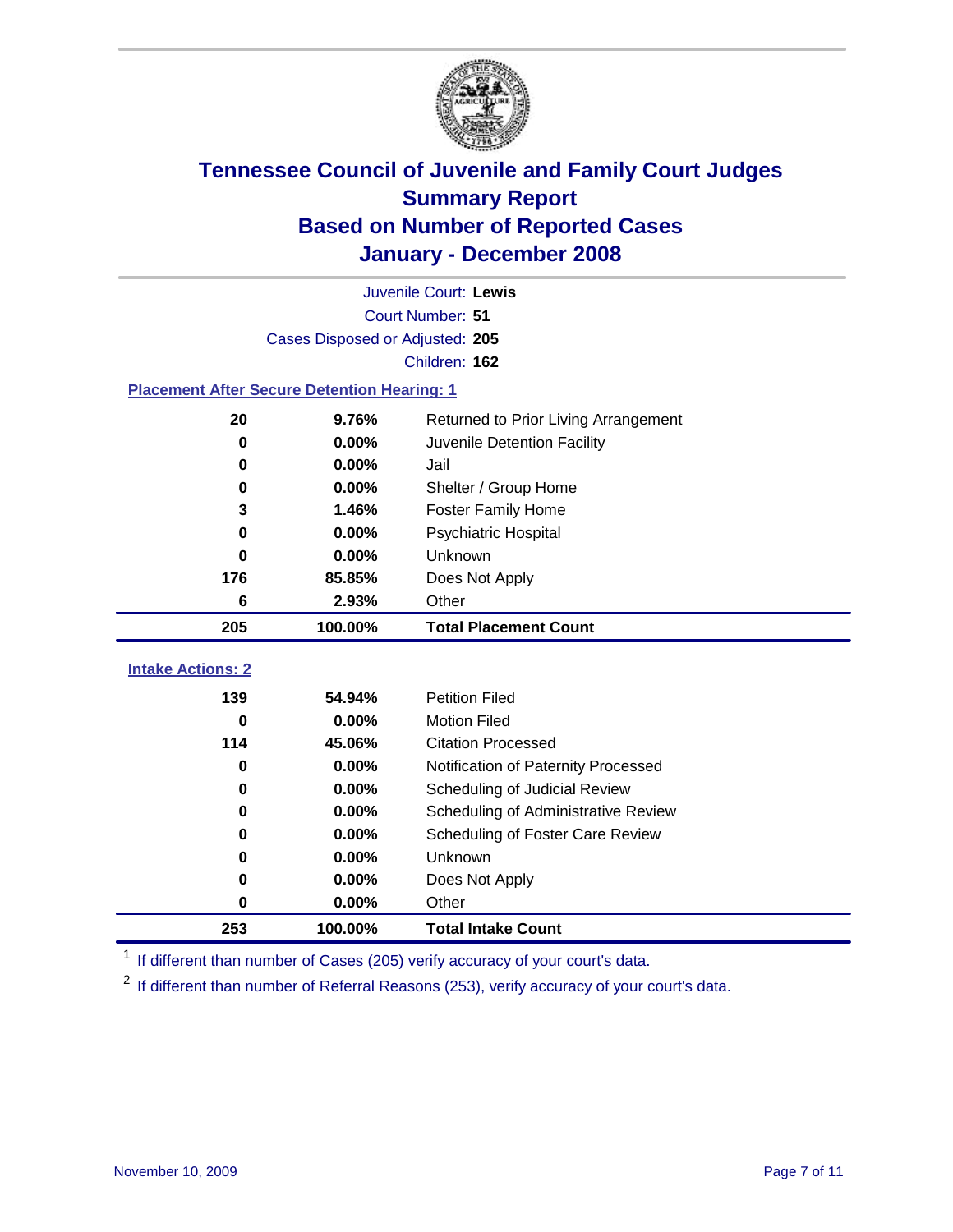

Court Number: **51** Juvenile Court: **Lewis** Cases Disposed or Adjusted: **205** Children: **162**

#### **Last Grade Completed by Child: 1**

| 162         | 100.00% | <b>Total Child Count</b> |
|-------------|---------|--------------------------|
| $\pmb{0}$   | 0.00%   | Other                    |
| 5           | 3.09%   | Unknown                  |
| 0           | 0.00%   | Never Attended School    |
| 0           | 0.00%   | Graduated                |
| 0           | 0.00%   | <b>GED</b>               |
| 0           | 0.00%   | Non-Graded Special Ed    |
| $\bf{0}$    | 0.00%   | 12th Grade               |
| 31          | 19.14%  | 11th Grade               |
| 42          | 25.93%  | 10th Grade               |
| 22          | 13.58%  | 9th Grade                |
| 10          | 6.17%   | 8th Grade                |
| 11          | 6.79%   | 7th Grade                |
| 0           | 0.00%   | 6th Grade                |
| 5           | 3.09%   | 5th Grade                |
| 4           | 2.47%   | 4th Grade                |
| $\mathbf 2$ | 1.23%   | 3rd Grade                |
| 1           | 0.62%   | 2nd Grade                |
| 3           | 1.85%   | 1st Grade                |
| $\mathbf 2$ | 1.23%   | Kindergarten             |
| 4           | 2.47%   | Preschool                |
| 20          | 12.35%  | Too Young for School     |

### **Enrolled in Special Education: 1**

|   |                  | <b>Total Child Count</b>                |
|---|------------------|-----------------------------------------|
| 5 |                  | <b>Unknown</b>                          |
|   |                  | No                                      |
|   |                  | Yes                                     |
|   | 38<br>119<br>162 | 23.46%<br>73.46%<br>$3.09\%$<br>100.00% |

<sup>1</sup> One child could be counted in multiple categories, verify accuracy of your court's data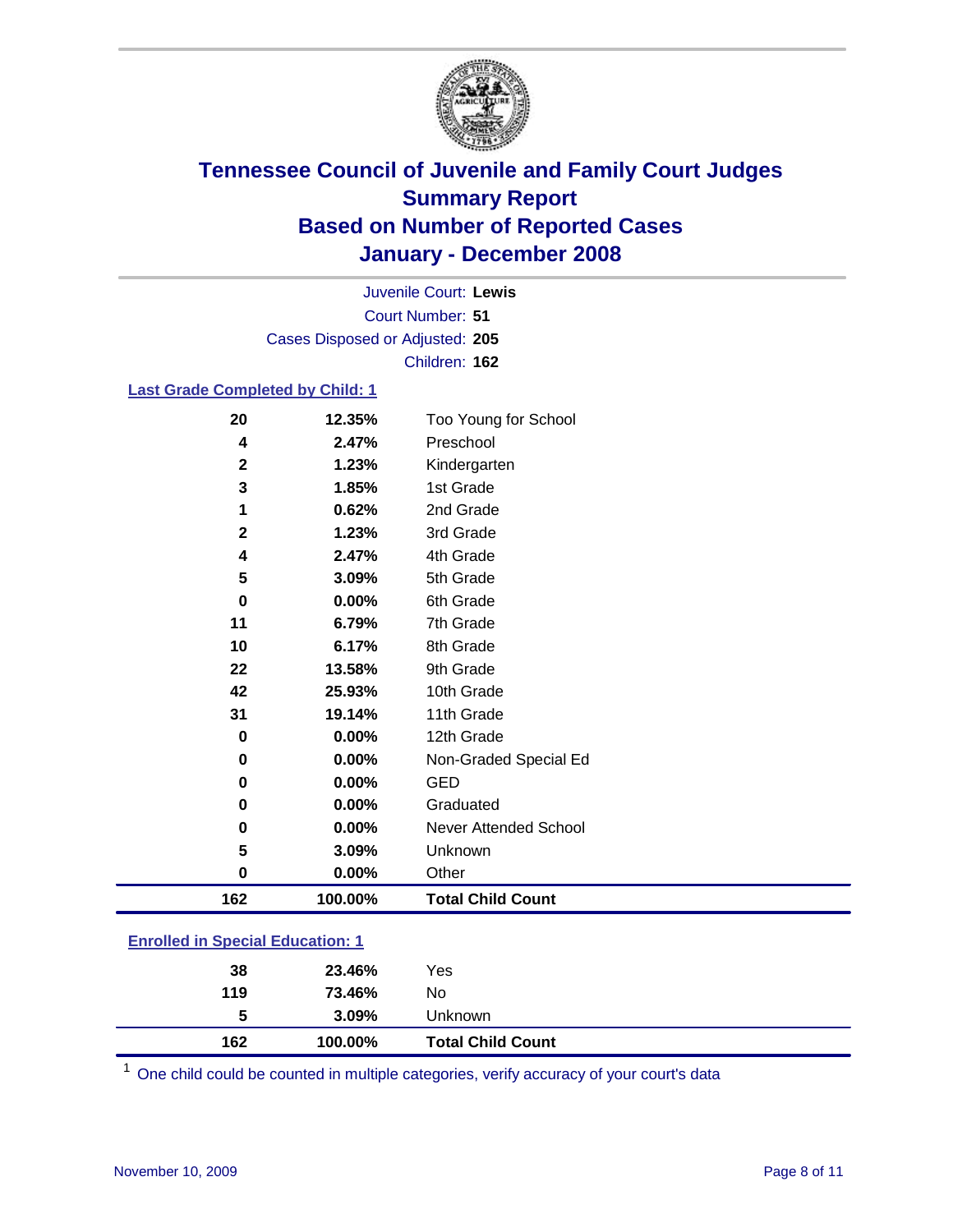

|                              |                                 | Juvenile Court: Lewis     |  |  |
|------------------------------|---------------------------------|---------------------------|--|--|
| Court Number: 51             |                                 |                           |  |  |
|                              | Cases Disposed or Adjusted: 205 |                           |  |  |
|                              |                                 | Children: 162             |  |  |
| <b>Action Executed By: 1</b> |                                 |                           |  |  |
| 253                          | 100.00%                         | Judge                     |  |  |
| 0                            | $0.00\%$                        | Referee                   |  |  |
| 0                            | $0.00\%$                        | <b>YSO</b>                |  |  |
| 0                            | $0.00\%$                        | Other                     |  |  |
| $\bf{0}$                     | $0.00\%$                        | Unknown                   |  |  |
| 253                          | 100.00%                         | <b>Total Action Count</b> |  |  |

### **Formal / Informal Actions: 1**

| 26  | 10.28%   | <b>Dismissed</b>                                 |
|-----|----------|--------------------------------------------------|
| 83  | 32.81%   | Retired / Nolle Prosequi                         |
| 60  | 23.72%   | <b>Complaint Substantiated Delinquent</b>        |
| 23  | 9.09%    | <b>Complaint Substantiated Status Offender</b>   |
| 16  | 6.32%    | <b>Complaint Substantiated Dependent/Neglect</b> |
| 0   | 0.00%    | <b>Complaint Substantiated Abused</b>            |
| 0   | 0.00%    | <b>Complaint Substantiated Mentally III</b>      |
| 9   | 3.56%    | Informal Adjustment                              |
| 0   | $0.00\%$ | <b>Pretrial Diversion</b>                        |
| 0   | 0.00%    | <b>Transfer to Adult Court Hearing</b>           |
| 0   | $0.00\%$ | Charges Cleared by Transfer to Adult Court       |
| 29  | 11.46%   | Special Proceeding                               |
| 0   | 0.00%    | <b>Review Concluded</b>                          |
| 7   | 2.77%    | Case Held Open                                   |
| 0   | $0.00\%$ | Other                                            |
| 0   | 0.00%    | <b>Unknown</b>                                   |
| 253 | 100.00%  | <b>Total Action Count</b>                        |

<sup>1</sup> If different than number of Referral Reasons (253), verify accuracy of your court's data.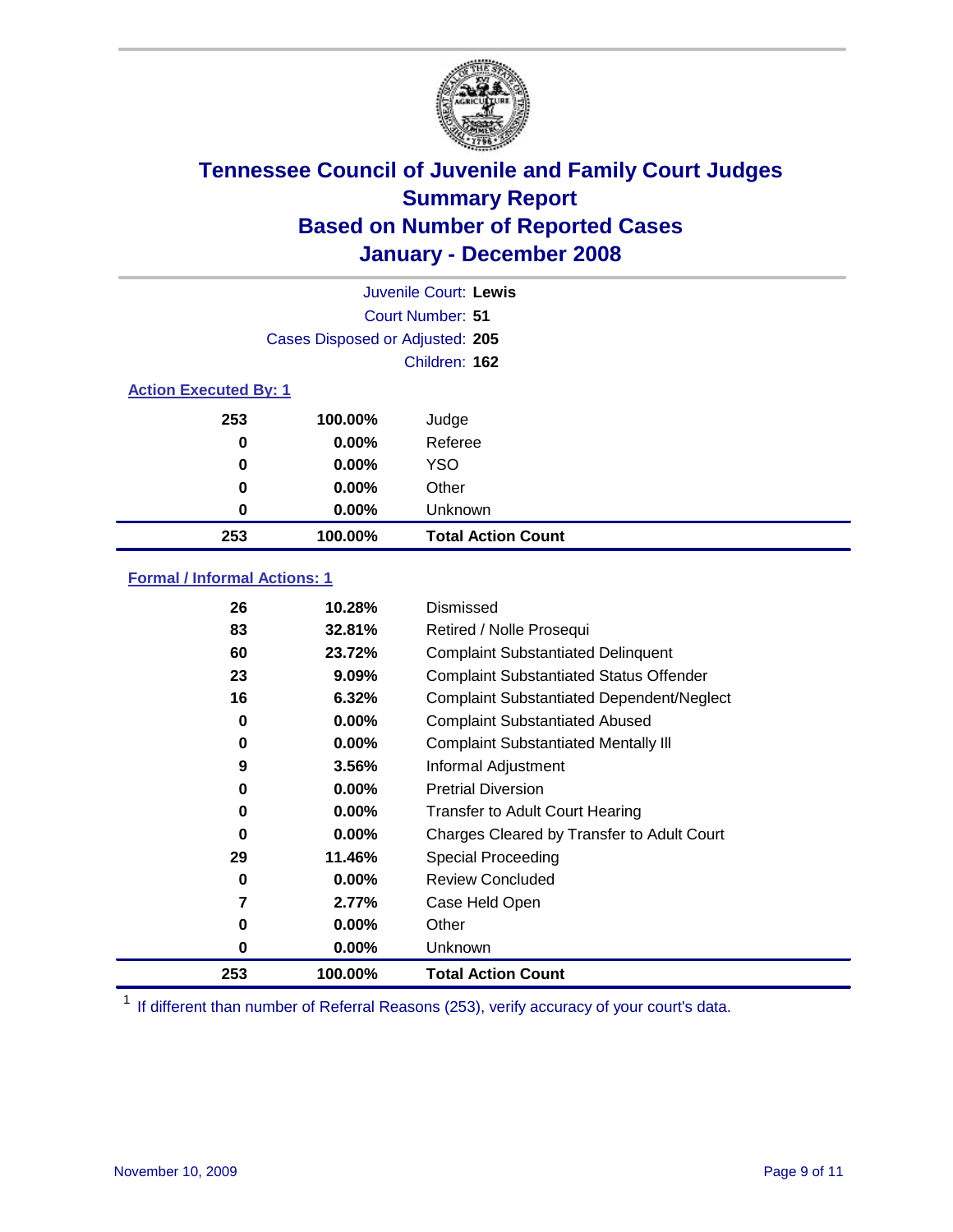

|                       |                                                       | Juvenile Court: Lewis                                |
|-----------------------|-------------------------------------------------------|------------------------------------------------------|
|                       |                                                       | <b>Court Number: 51</b>                              |
|                       | Cases Disposed or Adjusted: 205                       |                                                      |
|                       |                                                       | Children: 162                                        |
| <b>Case Outcomes:</b> | There can be multiple outcomes for one child or case. |                                                      |
| 12                    | 2.38%                                                 | <b>Case Dismissed</b>                                |
| 52                    | 10.32%                                                | Case Retired or Nolle Prosequi                       |
| 48                    | 9.52%                                                 | Warned / Counseled                                   |
| 27                    | 5.36%                                                 | <b>Held Open For Review</b>                          |
| 6                     | 1.19%                                                 | Supervision / Probation to Juvenile Court            |
| 0                     | 0.00%                                                 | <b>Probation to Parents</b>                          |
| 8                     | 1.59%                                                 | Referral to Another Entity for Supervision / Service |
| 1                     | 0.20%                                                 | Referred for Mental Health Counseling                |
| 3                     | 0.60%                                                 | Referred for Alcohol and Drug Counseling             |
| 0                     | 0.00%                                                 | <b>Referred to Alternative School</b>                |
| 0                     | 0.00%                                                 | Referred to Private Child Agency                     |
| 43                    | 8.53%                                                 | Referred to Defensive Driving School                 |
| 3                     | 0.60%                                                 | Referred to Alcohol Safety School                    |
| 20                    | 3.97%                                                 | Referred to Juvenile Court Education-Based Program   |
| 3                     | 0.60%                                                 | Driver's License Held Informally                     |
| 0                     | 0.00%                                                 | <b>Voluntary Placement with DMHMR</b>                |
| 0                     | 0.00%                                                 | <b>Private Mental Health Placement</b>               |
| 0                     | 0.00%                                                 | <b>Private MR Placement</b>                          |
| 0                     | 0.00%                                                 | Placement with City/County Agency/Facility           |
| 0                     | 0.00%                                                 | Placement with Relative / Other Individual           |
| 130                   | 25.79%                                                | Fine                                                 |
| 57                    | 11.31%                                                | <b>Public Service</b>                                |
| 1                     | 0.20%                                                 | Restitution                                          |
| 0                     | 0.00%                                                 | <b>Runaway Returned</b>                              |
| 0                     | 0.00%                                                 | No Contact Order                                     |
| 0                     | $0.00\%$                                              | Injunction Other than No Contact Order               |
| 1                     | 0.20%                                                 | <b>House Arrest</b>                                  |
| 0                     | 0.00%                                                 | <b>Court Defined Curfew</b>                          |
| 0                     | 0.00%                                                 | Dismissed from Informal Adjustment                   |
| 0                     | 0.00%                                                 | <b>Dismissed from Pretrial Diversion</b>             |
| 0                     | 0.00%                                                 | <b>Released from Probation</b>                       |
| 0                     | 0.00%                                                 | <b>Transferred to Adult Court</b>                    |
| 1                     | 0.20%                                                 | <b>DMHMR Involuntary Commitment</b>                  |